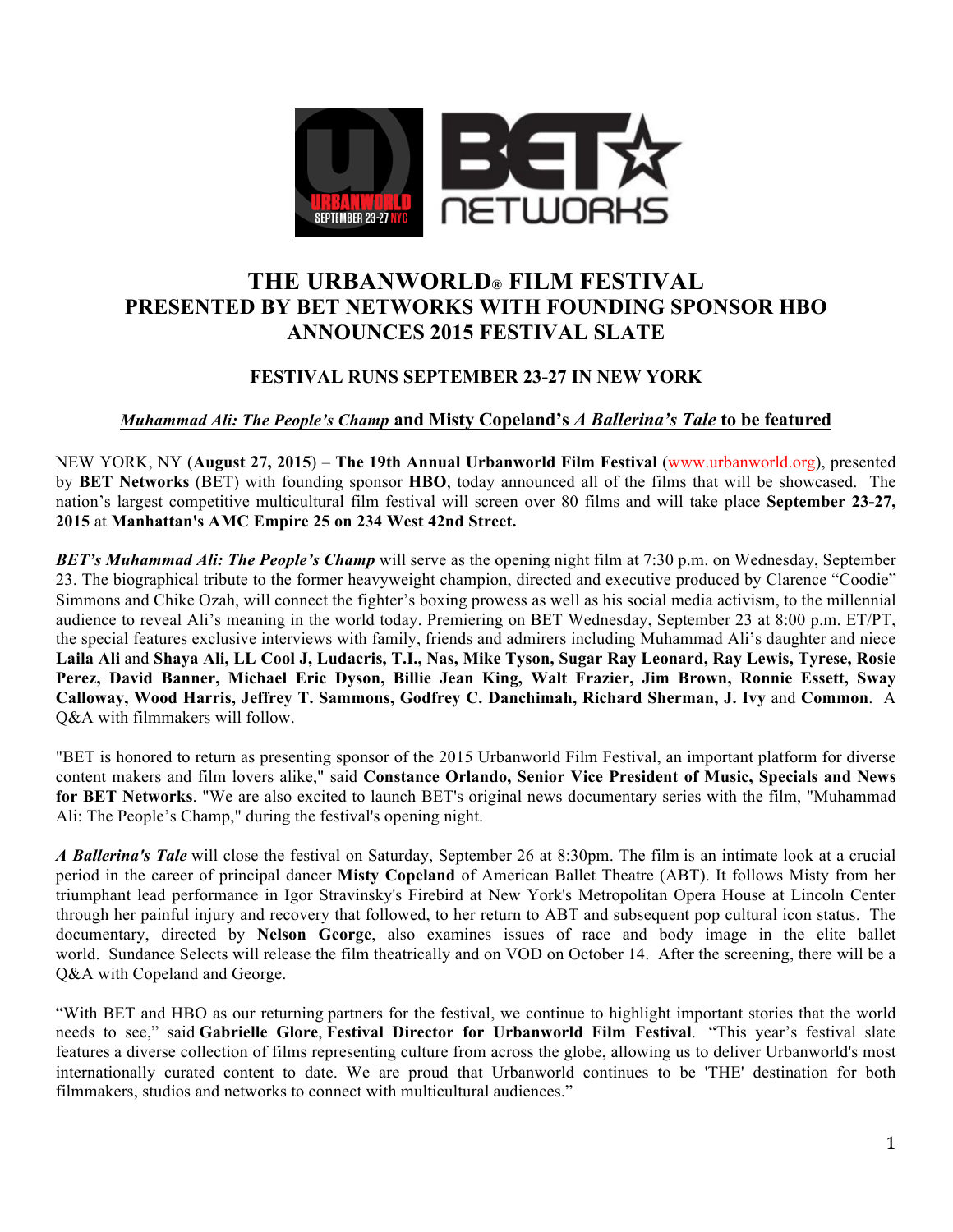In addition to BET Networks and HBO, the festival proudly partners with brands who are committed to Urbanworld's mission. Comcast NBC Universal Telemundo and Time Warner serve as Premiere sponsors. Industry Circle sponsors include Fox Audience Strategy, Fox Global Directors Initiative, Interactive One, VH1, UMC, The Swirl Group, MoviePass, The Directors Guild of America, and AMC. Uptown, Hello Beautiful, Global Grind, NewsOne, TheUrbanDaily and Power 105 are media sponsors.

For additional announcements in September, go to www.urbanworld.org.

# **URBANWORLD 2015 FILM SLATE**

*\*As of 08.31.15\**

## **OPENING NIGHT FILM**

Muhammad Ali: The People's Champ – Directed by Clarence "Coodie" Simmons & Chike Ozah (USA) - *Presented by BET Networks*

## **CLOSING NIGHT FILM**

A Ballerina's Tale – Directed by Nelson George (USA) - *Presented by Sundance Selects*

## **SPOTLIGHT FILMS**

3 ½ Minutes, Ten Bullets – Directed by Marc Silver (USA) - *Presented by HBO* Stretch and Bobbito: Radio That Changed Lives - Directed by Bobbito Garcia (USA) The Man In 3B - Directed by Trey Haley (USA) - East Coast Premiere

## **NARRATIVE FEATURE FILMS**

After School – Directed by Carlos Melendez & Mauricio Mendoza (USA) - New York Premiere A Girl Like Grace – Directed by Ty Hodges (USA) - New York Premiere Breaking Through – Directed by John Swetnam (USA) - US Premiere Carmin Tropical – Directed by Rigoberto Perezcano (Mexico) - New York Premiere - *Presented by NewFest in Partnership with Outfest* Chapter & Verse – Directed by Jamal Joseph (USA) - World Premiere Honeytrap – Directed Rebecca Johnson (UK) - New York Premiere Knucklehead – Directed by Ben Bowman (USA) Last Night – Directed by Harold Jackson III (USA) Pocha – Directed by Michael Dwyer (USA) - New York Premiere Primero De Enero (January 1st) - Directed by Erika Bagnarello (Dominican Republic) - New York Premiere Riding 79 – Directed by Karola Hawk Gonzalez (Puerto Rico) - New York Premiere Somewhere In The Middle – Directed by Lanre Olabisi (USA) - New York Premiere The Stockroom – Directed by Victor Cruz (USA) - World Premiere The Two Of Us – Directed by Ernest Nkosi (South Africa) - New York Premiere

# **DOCUMENTARY FEATURE FILMS**

Anatomy of a Dress – Directed by Flora Pérez-Garay (Puerto Rico) - New York Premiere Can You Dig This – Directed by Delila Vallot (USA) - New York Premiere Dramatic Escape – Directed by Nick Quested (USA) - World Premiere Hate Crimes in the Heartland – Directed by Rachel Lyon (USA) In Football We Trust – Co-Directed by Tony Vainuku and Erika Cohn (USA) - New York Premiere Romeo is Bleeding – Directed by Jason Zeldes (USA) Tap World – Directed by Dean Hargrove (USA)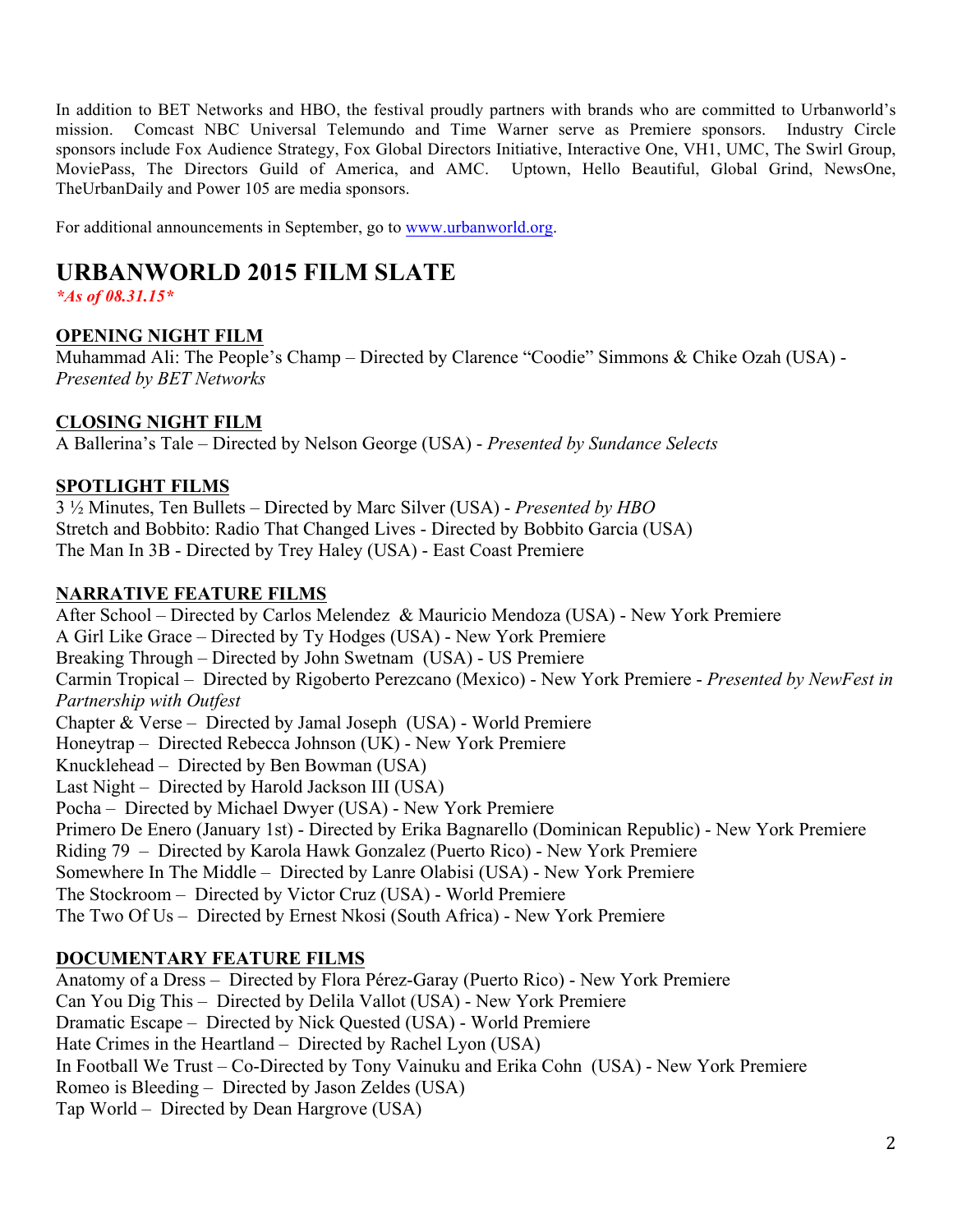We Like It Like That – Directed by Mathew Ramirez Warren (USA) - New York Premiere

# **DOCUMENTARY SHORTS**

By Jamal Joseph: A Life Transformed by the Arts – Directed by Mike De Caro (USA) - World Premiere Looking at the Stars – Directed by Alexandre Peralta (Brazil) - New York Premiere Quest for Cuba: Questlove Brings the Funk to Havana – Directed by Jauretsi & Daniel Petruzzi (USA) - *Presented by Okayplayer Films & Jill Newman Productions* Welcoming Arms – Directed by Roseanne Ma (USA) - New York Premiere

# **NARRATIVE SHORT FILMS**

#American – Directed by Nate Parker (USA) - New York Premiere 1440 & Counting – Directed by Tony Gapastione (USA) - New York Premiere 2nd Life – Directed by Jake Alexander McAfee (USA) - New York Premiere Ackee & Saltfish – Directed by Cecile Meke (UK) About That… – Directed by Damien D. Smith (USA) - New York Premiere Amishi – Directed by Malinda Kaur (UK) Ana – Directed by Renee Marie Petropoulos (USA) - New York Premiere Bad Hunter – Directed by Sahim Omar Kalifa (Belgium) - New York Premiere Beyond The Passage – Directed by Terrence Jones (USA) - New York Premiere Blackcard – Directed by Pete Chatmon (USA) Boxed In – Directed by Tasha Smith (USA) - New York Premiere Charlotte – Directed by Angel Kristi Williams (USA) - New York Premiere Clean – Directed by Gabriel Wilson (USA) - World Premiere Debt to Society – Directed by Tristan Daley (USA) - New York Premiere Dream – Directed by Nijla Mu'min (USA) - New York Premiere Dubois – Directed by Kaz Ové (Trinidad & Tobago) - New York Premiere Fanta Face – Directed by Yaa Boaa Aning (USA) - World Premiere Forgiving Chris Brown – Directed by Marquette Jones (USA) - World Premiere Gang – Directed by Clayton Vomero (USA) - US Premiere Human Behavior – Directed by Carey Williams - New York Premiere In the Clouds – Directed by Marcelo Mitnik (Argentina) - New York Premiere King of Guangzhou – Directed by Quester Hannah (China) Late Expectations – Directed by Laurie Arakaki (USA) – New York Premiere Lia – Directed by Ethosheia Hylton (UK) - World Premiere Love for Passion – Directed by Nathan Hale Williams (USA) Mandala – Directed by Guan Xi (China) - New York Premiere Marianne – Directed by Tomisin Adepeju (UK) - New York Premiere Only Light – Directed by Evita Castine (USA) Roubado – Directed by Erica A. Watson (USA) - New York Premiere Since I Laid Eyes – Directed by Adel Morales (USA) South Arcadia Street – Directed by Melanie D'Andrea (USA) - New York Premiere Standing8 – Directed by Michael Molina Minard (USA) Stanhope – Directed by Solvan Naim (USA) - New York Premiere Stomach – Directed by Javier Kühn (UK/Spain) - World Premiere Taking Chance – Directed by Jerry Lamothe (USA) - World Premiere Tap Shoes & Violins – Directed by Dax Brooks (USA) - New York Premiere The Call – Directed by Zamo Mkhwanazi (South Africa) - New York Premiere The Cycle – Directed by Michael Marantz (USA) - New York Premiere